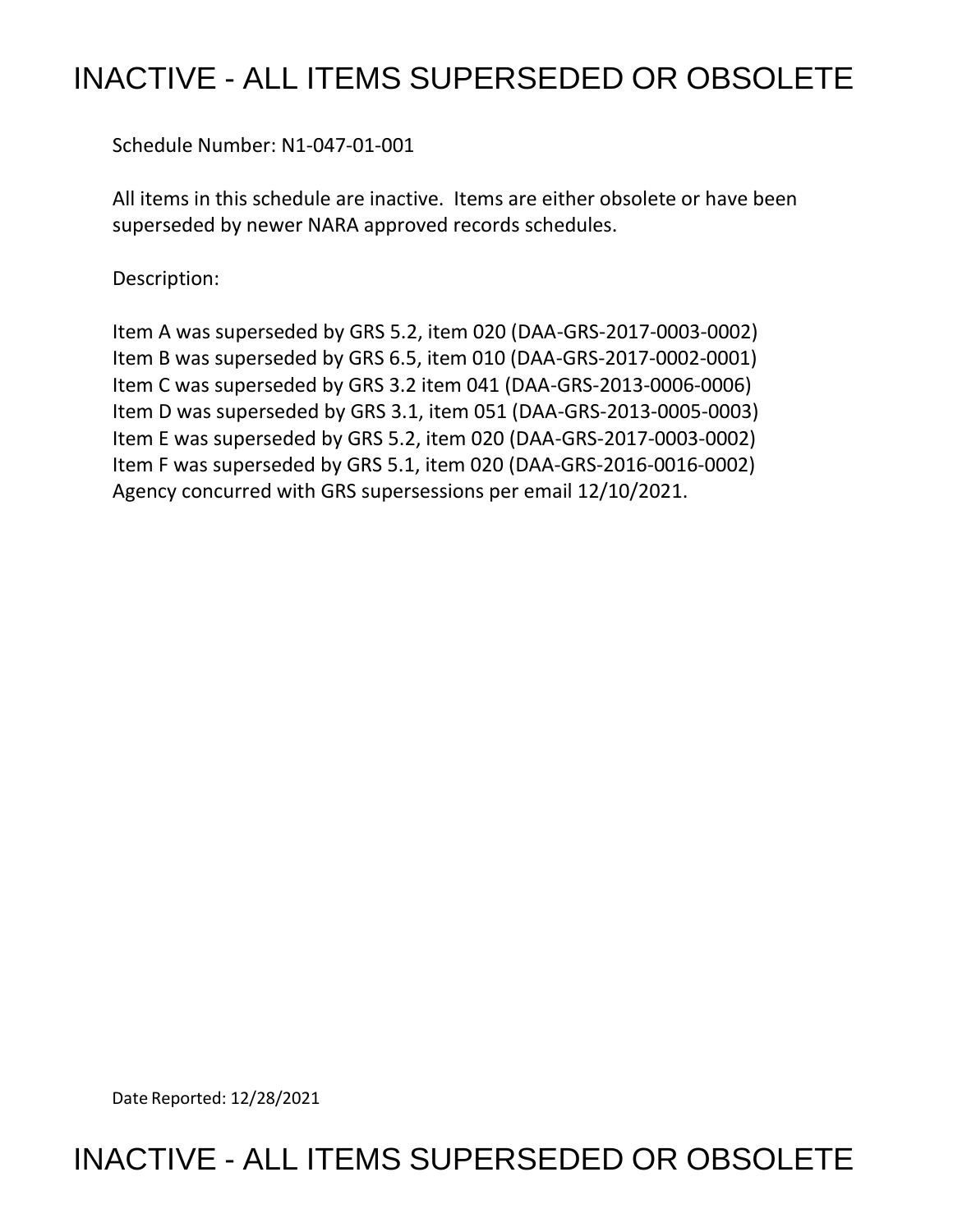| NOV-29-2000 13:55'<br>OC/OCSI                                                                                                                                                                                                  | 410 966 6250<br>P.02                                                                                                                                                                                                                                                                                                                                                                                                    |
|--------------------------------------------------------------------------------------------------------------------------------------------------------------------------------------------------------------------------------|-------------------------------------------------------------------------------------------------------------------------------------------------------------------------------------------------------------------------------------------------------------------------------------------------------------------------------------------------------------------------------------------------------------------------|
|                                                                                                                                                                                                                                |                                                                                                                                                                                                                                                                                                                                                                                                                         |
| REQUEST FOR RECORDS DISPOSITION AUTHORITY                                                                                                                                                                                      | LEAVE BLANK (NARA use only)<br><b>JOB NUMBER</b>                                                                                                                                                                                                                                                                                                                                                                        |
| (See Instructions on reverse)                                                                                                                                                                                                  | $21 - 047 - 01 - 1$                                                                                                                                                                                                                                                                                                                                                                                                     |
| TO: NATIONAL ARCHIVES and RECORDS ADMINISTRATION (NIR)                                                                                                                                                                         | <b>DATE RECEIVED</b>                                                                                                                                                                                                                                                                                                                                                                                                    |
| WASHINGTON, DC 20408                                                                                                                                                                                                           | $12 - 28 - 2000$                                                                                                                                                                                                                                                                                                                                                                                                        |
| 1. FROM (Agency or establishment)<br>SOCIAL SECURITY ADMINISTRATION                                                                                                                                                            | NOTIFICATION TO AGENCY                                                                                                                                                                                                                                                                                                                                                                                                  |
| 2. MAJOR SUBDIVISION                                                                                                                                                                                                           | In accordance with the provisions of 44                                                                                                                                                                                                                                                                                                                                                                                 |
| <b>DCFAM</b>                                                                                                                                                                                                                   | U.S.C. 3303a the disposition request,                                                                                                                                                                                                                                                                                                                                                                                   |
| 3. MINOR SUBDIVISION<br><b>CHRLM</b>                                                                                                                                                                                           | including amendments, is approved except<br>for items that may be marked "disposition<br>not approved" or "withdrawn" in column 10.                                                                                                                                                                                                                                                                                     |
| 4. NAME OF PERSON WITH WHOM TO CONFER 5. TELEPHONE                                                                                                                                                                             | DATE<br>ARCHIVIST OF THE UNITED STATES                                                                                                                                                                                                                                                                                                                                                                                  |
| Don Gombieski<br>$(410)$ 965-5001                                                                                                                                                                                              | $1 - 17 - 03$                                                                                                                                                                                                                                                                                                                                                                                                           |
| 6. AGENCY CERTIFICATION                                                                                                                                                                                                        |                                                                                                                                                                                                                                                                                                                                                                                                                         |
| I hereby certify that I am authorized to act for this agency in matters pertaining to the disposition of its records and that the records proposed for disposal on the attached _____ page(s) are not now needed for the busin |                                                                                                                                                                                                                                                                                                                                                                                                                         |
| Agencies,<br>$\mathbf{X}$<br>is not required;<br>is attached; or                                                                                                                                                               | has been requested.                                                                                                                                                                                                                                                                                                                                                                                                     |
| DATE<br>SIGNATURE OF AGENCY REPRESENTATIVE                                                                                                                                                                                     | TITLE                                                                                                                                                                                                                                                                                                                                                                                                                   |
| 11/29/00                                                                                                                                                                                                                       | Records Officer -- (410) 965-3832                                                                                                                                                                                                                                                                                                                                                                                       |
|                                                                                                                                                                                                                                | 9. GRS OR<br>10. ACTION                                                                                                                                                                                                                                                                                                                                                                                                 |
| $\frac{7}{11}$<br>8. DESCRIPTION OF ITEM AND PROPOSED DISPOSITION<br>NO.                                                                                                                                                       | <b>SUPERSEDED</b><br>TAKEN (NARA<br><b>JOB CITATION</b><br>USE ONLY)                                                                                                                                                                                                                                                                                                                                                    |
| Talking & Listening to Customers (TLC)<br>(See Attached)                                                                                                                                                                       |                                                                                                                                                                                                                                                                                                                                                                                                                         |
|                                                                                                                                                                                                                                |                                                                                                                                                                                                                                                                                                                                                                                                                         |
|                                                                                                                                                                                                                                |                                                                                                                                                                                                                                                                                                                                                                                                                         |
|                                                                                                                                                                                                                                |                                                                                                                                                                                                                                                                                                                                                                                                                         |
|                                                                                                                                                                                                                                | $\mathbf{J}% =\mathbf{J}+\mathbf{J}+\mathbf{J}+\mathbf{J}+\mathbf{J}+\mathbf{J}+\mathbf{J}+\mathbf{J}+\mathbf{J}+\mathbf{J}+\mathbf{J}+\mathbf{J}+\mathbf{J}+\mathbf{J}+\mathbf{J}+\mathbf{J}+\mathbf{J}+\mathbf{J}+\mathbf{J}+\mathbf{J}+\mathbf{J}+\mathbf{J}+\mathbf{J}+\mathbf{J}+\mathbf{J}+\mathbf{J}+\mathbf{J}+\mathbf{J}+\mathbf{J}+\mathbf{J}+\mathbf{J}+\mathbf{J}+\mathbf{J}+\mathbf{J}+\mathbf{J}+\mathbf$ |
|                                                                                                                                                                                                                                |                                                                                                                                                                                                                                                                                                                                                                                                                         |
|                                                                                                                                                                                                                                |                                                                                                                                                                                                                                                                                                                                                                                                                         |
|                                                                                                                                                                                                                                |                                                                                                                                                                                                                                                                                                                                                                                                                         |
|                                                                                                                                                                                                                                |                                                                                                                                                                                                                                                                                                                                                                                                                         |
|                                                                                                                                                                                                                                |                                                                                                                                                                                                                                                                                                                                                                                                                         |
|                                                                                                                                                                                                                                |                                                                                                                                                                                                                                                                                                                                                                                                                         |
|                                                                                                                                                                                                                                |                                                                                                                                                                                                                                                                                                                                                                                                                         |
|                                                                                                                                                                                                                                |                                                                                                                                                                                                                                                                                                                                                                                                                         |
|                                                                                                                                                                                                                                |                                                                                                                                                                                                                                                                                                                                                                                                                         |
|                                                                                                                                                                                                                                |                                                                                                                                                                                                                                                                                                                                                                                                                         |
|                                                                                                                                                                                                                                |                                                                                                                                                                                                                                                                                                                                                                                                                         |
|                                                                                                                                                                                                                                |                                                                                                                                                                                                                                                                                                                                                                                                                         |
| Ÿ                                                                                                                                                                                                                              |                                                                                                                                                                                                                                                                                                                                                                                                                         |
| ce Ceunce                                                                                                                                                                                                                      |                                                                                                                                                                                                                                                                                                                                                                                                                         |
| V NSN 7540-00-634-4064<br>PREVIOUS EDITION NOT USABLE<br>115-109                                                                                                                                                               | STANDARD FORM 115 (REV. 3-91)<br>Prescribed by NARA<br>36 CFR 1228                                                                                                                                                                                                                                                                                                                                                      |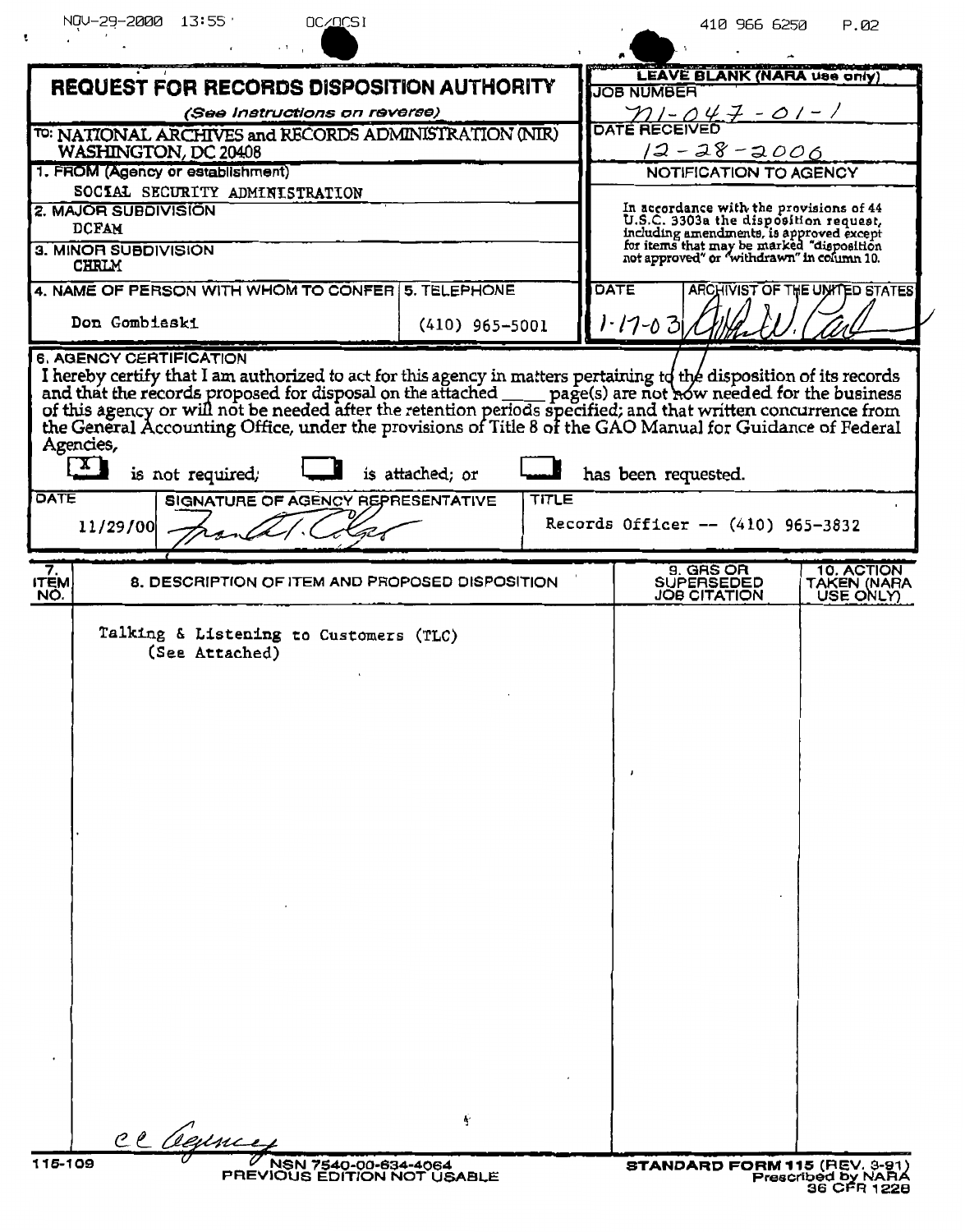## **Talking and Listening to Customers (TLC) Electronic System**

 $\Delta$ 

Contractor of the Contractor

 $\mathbf{v} = \mathbf{v}$  and  $\mathbf{v} = \mathbf{v}$ 

A **Inputs:** Information maintained in the master files obtained from Forms designed to collect TLC data, such as SSA-170, "Employee Suggestion Form;" incoming correspondence via surface mail, electronic mail, and electromc messages received from SSA web site users; notes made for transfer into TLC system as a result of telephone and person-to-person contact with SSA staff who in performance of their official duties encounter ad hoc verbal complaints, suggestions, and compliments; and direct key-stroke entries into TLC system screens during telephone and person-to-person contact between SSA staff responding to verbal complamts, suggestions, and compliments.

Note: The content of these mputs is evaluated pnor to entry into the TLC system and when there is a legal or formal procedure to address the issue (such as appeals on claims or allegations of fraud, waste and abuse), individuals are referred to the appropnate SSA contact without makmg a TLC entry. The above sources are used to enter data in TLC when there is a complamt, suggestion, and/or compliment involving processes, rules, and other matters affecting customer service.

**1** Records, including SSA-170 "Employee Suggestion Form" designed to collect TLC data, and copies of records in other series with NARA approved disposition authorities, from which mformation for TLC is extracted.

Disposition: TEMPORARY. Destroy or delete 6 months after mformation has been entered and venfied m the TLC master file, or when no longer needed to support the reconstruction of, or serve as a security back-up to the master file, whichever is later.

**B. Master file:** Relational database to track and manage each occurrence of customer complamts, suggestions, and compliments, and to identify trends, m order to improve customer service The types of data maintained in the system consist of: information about the initial record set-up, such as a data element to identify the type of customer (such as re-payee, advocacy group, or attorney); type of comment, (such as a data element indicatmg a complaint); and type of issue and/or transaction, (such as data element menu of options mcluding, "survivor benefits" and "appeals hearing") and mformation about the content and status of response(s) to the comment(s), such as a data element identifying the office umt responsible for the item and a data element identifymg whether the action is pendmg or complete.

Disposition: TEMPORARY. Delete or destroy TLC report record (that consists of a collection of data treated as unit to address each occurrence of a complamt, suggestion, or compliment) 5 years after the report record is closed.

C. **System back-up:** Copies ofmaster file on disk, magnetic media, or other electromc media.

Disposition: TEMPORARY Delete or destroy when the identical records have been deleted or disposed on the Master Flle or when replaced by a subsequent back-up file.